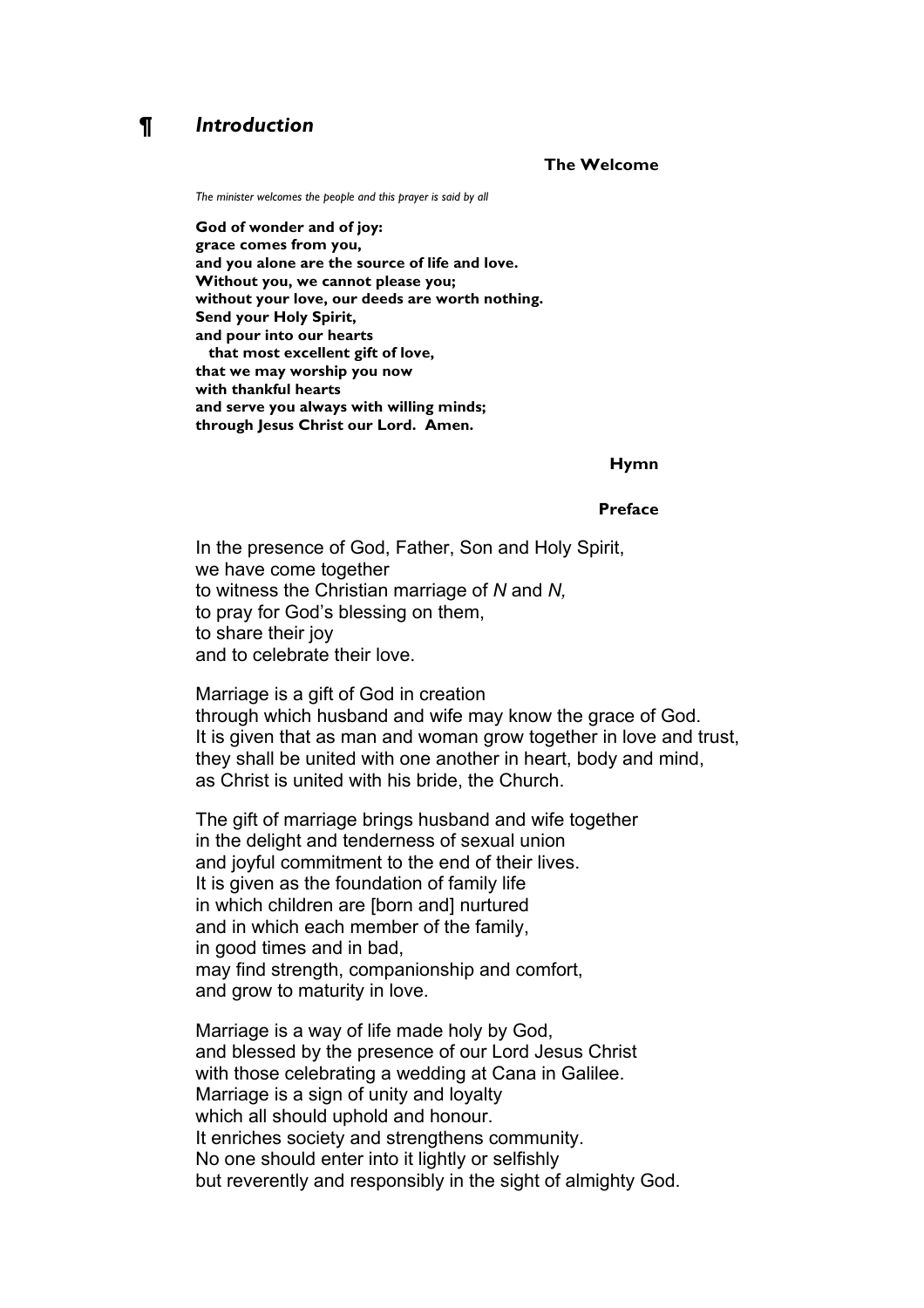*N* and *N* are now to enter this Christian way of life. They will each give their consent to the other and make solemn vows, and in token of this they will [each] give and receive rings. We pray with them that the Holy Spirit will quide and strengthen them, that they may fulfil God's purposes for the whole of their earthly life together.

## **The Declarations**

*The minister says to the couple*

The vows you are about to take are to be made in the presence of God, who is judge of all and knows all the secrets of our hearts.

*The minister says to the bridegroom*

*N*, do you take *N* to be your wife in Christian marriage? Will you love her, comfort her, honour and protect her, and, forsaking all others, be faithful to her as long as you both shall live?

*He answers*

I will.

*The minister says to the bride*

*N,* do you take *N* to be your husband in Christian marriage? Will you love him, comfort him, honour and protect him, and, forsaking all others, be faithful to him as long as you both shall live?

*She answers*

I will.

*The minister says to the congregation*

Will you, the families and friends of *N* and *N*, support and uphold them now and in the years to come? **We will.**

## **The Collect**

*The minister invites the people to pray, silence is kept and the minister says the Collect*

God our Father, from the beginning, you have blessed creation with abundant life. Pour out your blessings upon *N* and *N*, that they may be joined in mutual love and companionship,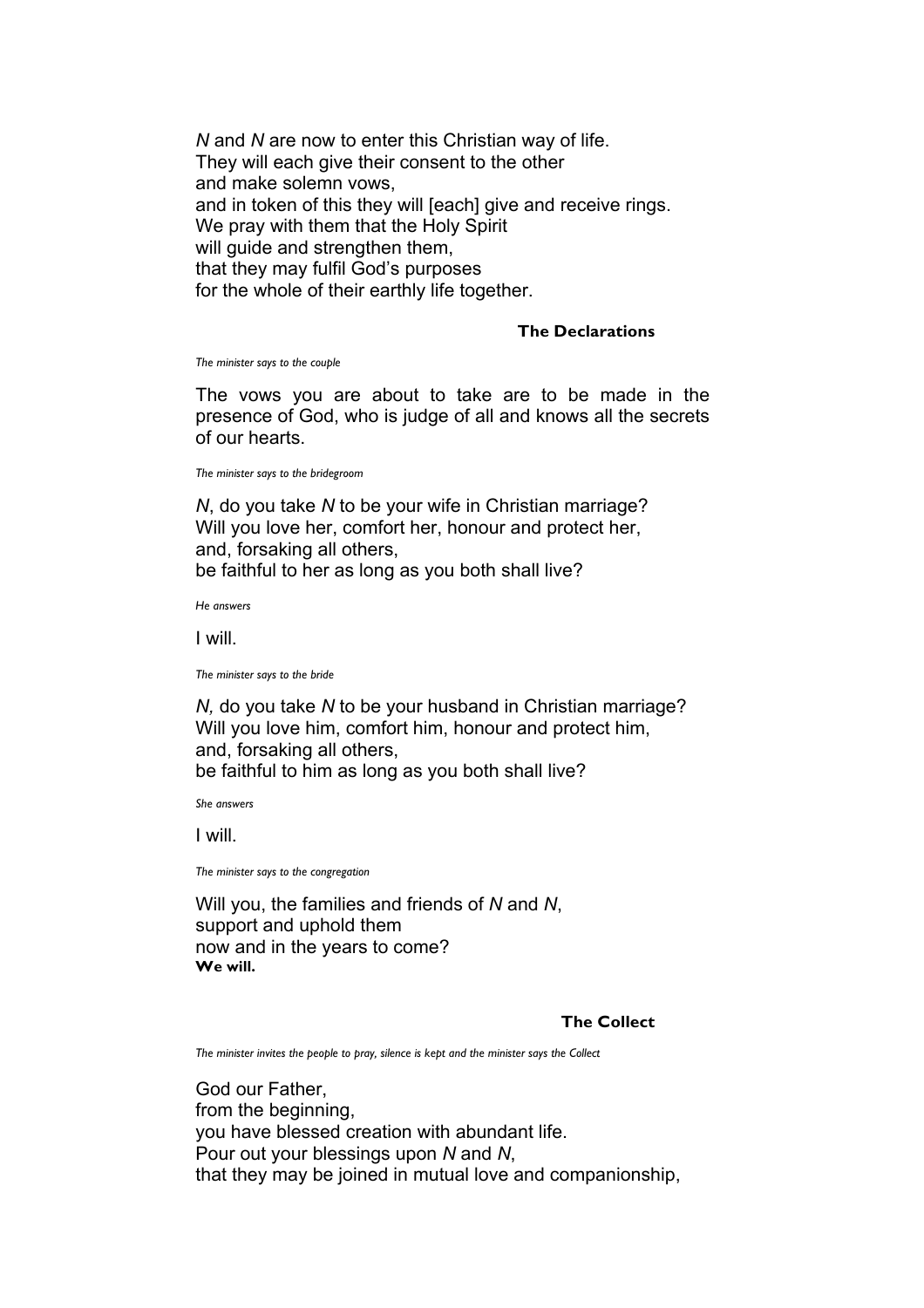in holiness and commitment to each other. We ask this through our Lord Jesus Christ your Son, who is alive and reigns with you, in the unity of the Holy Spirit, one God, now and for ever. Amen.

**Readings**

**Sermon**

**Hymn**

# *¶ Christian Marriage*

*The couple stand before the minister.*

**The Vows**

*The minister introduces the vows*

I, *N*, take you, *N*, to be my wife, to have and to hold from this day forward; for better, for worse, for richer, for poorer, in sickness and in health, to love and to cherish, till death us do part; according to God's holy law. And this is my solomn vow.

I, *N*, take you, *N*, to be my husband, to have and to hold from this day forward; for better, for worse, for richer, for poorer, in sickness and in health, to love and to cherish, till death us do part; according to God's holy law. And

**The Giving of Rings**

*The minister receives the rings, and says*

Heavenly Father, by your blessing, let these rings be to N and N a symbol of unending love and faithfulness,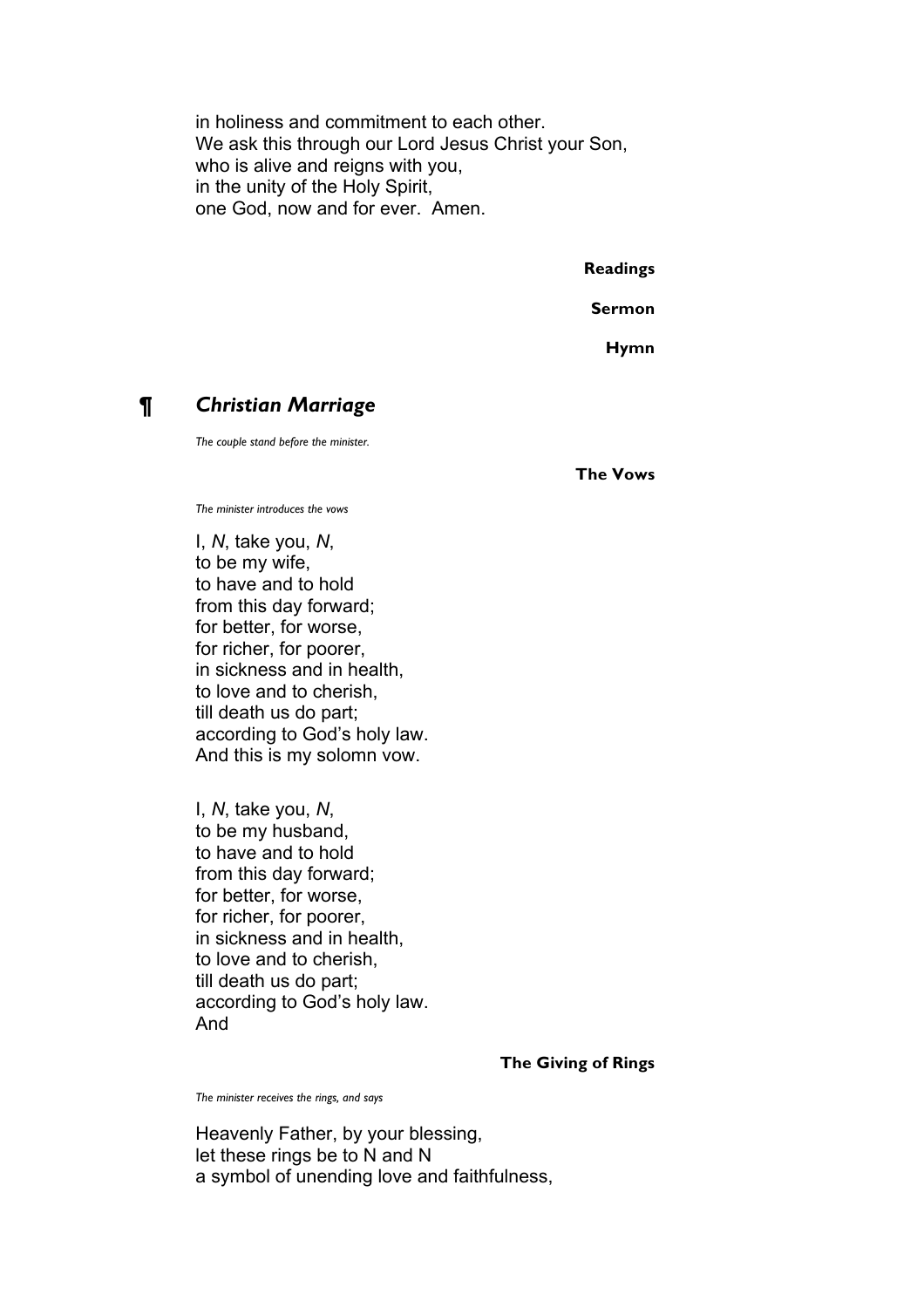to remind them of the vow and covenant which they have made this day through Jesus Christ our Lord. Amen.

*The bridegroom places the ring on the fourth finger of the bride's left hand and, holding it there, says*

*N*, I give you this ring as a sign of our marriage. With my body I honour you, all that I am I give to you, and all that I have I share with you, within the love of God, Father, Son and Holy Spirit.

They loose hands and the bride places a ring on the fourth finger of the bridegroom's left hand and, holding it *there, says*

*N*, I give you this ring as a sign of our marriage. With my body I honour you, all that I am I give to you, and all that I have I share with you, within the love of God, Father, Son and Holy Spirit.

### **The Proclamation**

*The minister addresses the people*

In the presence of God, and before this congregation, *N* and *N* have given their consent and made their Christian marriage vows to each other. Let us celebrate their new relationship and their love for one another.

Those whom God has joined together let no one put asunder.

### **The Blessing of the Marriage**

*The husband and wife kneel*

Blessed are you, O Lord our God, for you have created joy and gladness, pleasure and delight, love, peace and fellowship. Pour out the abundance of your blessing upon *N* and *N* in their new life together. Let their love for each other be a seal upon their hearts, and a crown upon their heads. Bless them in their work and in their companionship; awake and asleep, in joy and in sorrow,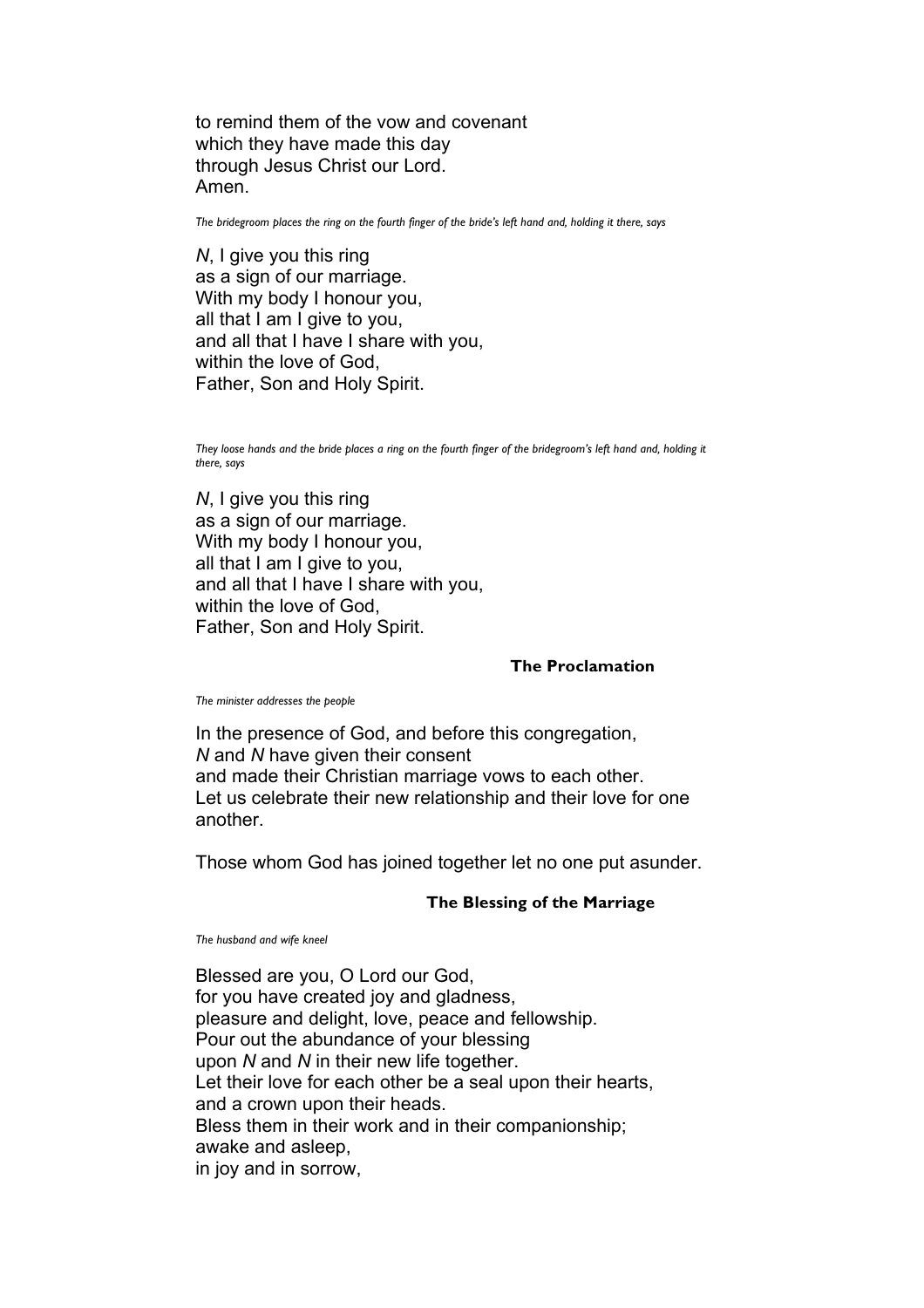in life and in death.

God the Father, God the Son, God the Holy Spirit, bless, preserve and keep you; the Lord mercifully grant you the riches of his grace, that you may please him both in body and soul, and, living together in faith and love, may receive the blessings of eternal life. **Amen.**

**Prayers**

Father God, We thank you for the love which has brought *N* and *N* to each other May their marriage be life-giving and life-long, enriched by your presence and strengthened by your grace; may they bring comfort and confidence to each other in faithfulness and trust. Lord of life and love: **hear our prayer.**

Heavenly Father, maker of all things, (Optional) you enable us to share in your work of creation. Bless this couple in the gift and care of children, that their home may be a place of love, security and truth, and their children grow up to know and love you in your Son Jesus Christ our Lord. **Amen.**

Gracious Lord,

bless the parents and families of *N* and *N* that they may grow in love and friendship. Grant that, as they have witnessed these vows today, they may find their lives enriched and strengthened and their loyalties confirmed; in Jesus Christ our Lord. **Amen.**

**The Lord's Prayer.**

**The Dismissal**

**Hymn**